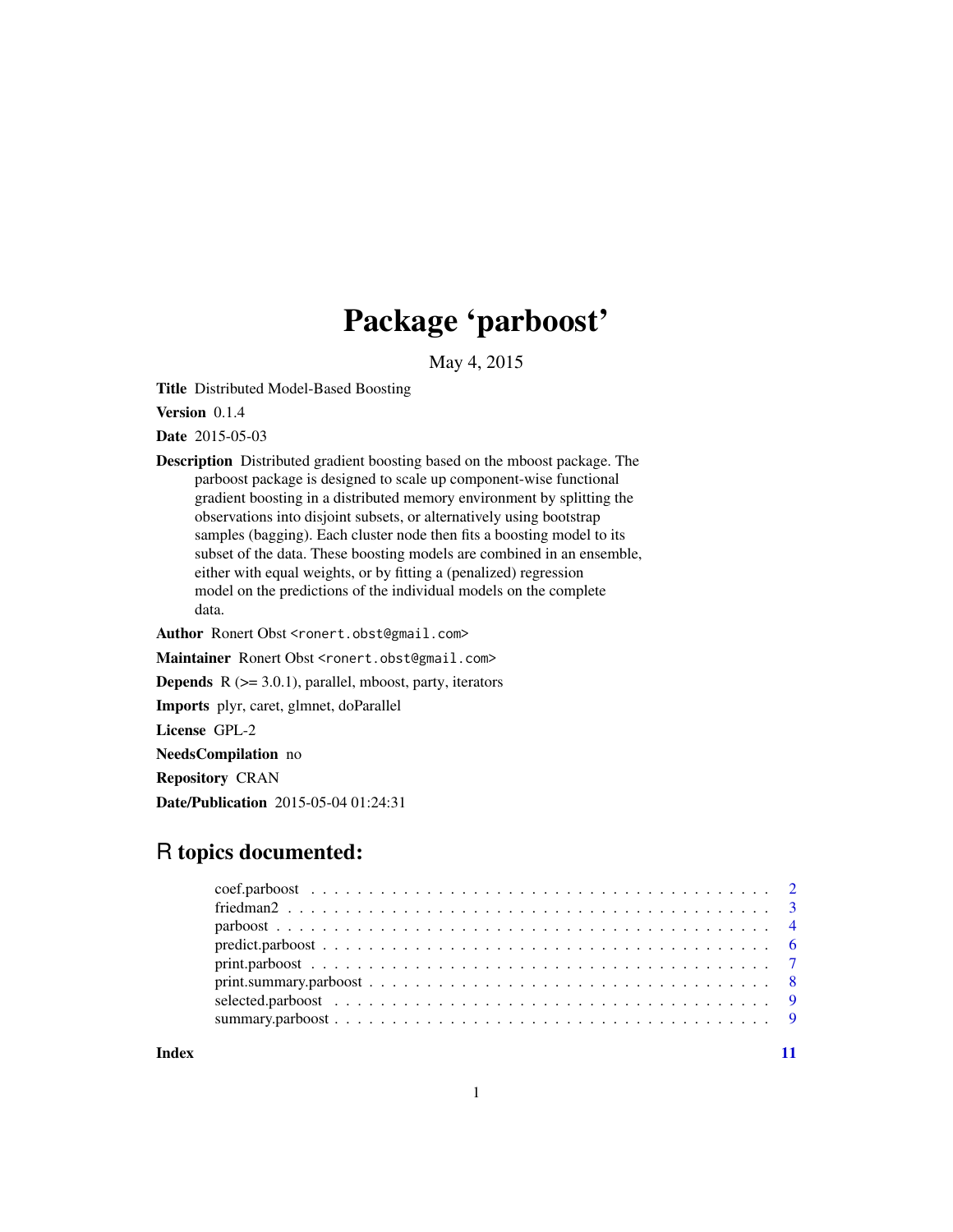<span id="page-1-0"></span>

## Description

Extract coefficients from base learners that have a notion of coefficients

## Usage

```
## S3 method for class 'parboost'
coef(object, which = NULL, aggregate = c("sum", "cumsum",
  "none"), \dots)
```
## Arguments

| object    | Object of class parboost.                                                                                                                                                                                                                                                                                                                                                                                                                                                                                                                                              |
|-----------|------------------------------------------------------------------------------------------------------------------------------------------------------------------------------------------------------------------------------------------------------------------------------------------------------------------------------------------------------------------------------------------------------------------------------------------------------------------------------------------------------------------------------------------------------------------------|
| which     | Optionally a subset of base learners to evaluate as an integer or character vector.                                                                                                                                                                                                                                                                                                                                                                                                                                                                                    |
| aggregate | a character specifying how to aggregate predictions or coefficients of single base<br>learners. The default returns the prediction or coefficient for the final number of<br>boosting iterations. "cumsum" returns a matrix with the predictions for all itera-<br>tions simultaneously (in columns). "none" returns a list with matrices where the<br><i>j</i> th columns of the respective matrix contains the predictions of the base learner<br>of the <i>j</i> th boosting iteration (and zero if the base learner is not selected in this<br><i>iteration</i> ). |
| $\cdot$   | Additional arguements passed to callies.                                                                                                                                                                                                                                                                                                                                                                                                                                                                                                                               |

## Details

Extract the coefficients of base learners which have a notion of coefficients from each boosting model. Weighs the coefficients by the postprocessed submodel weights.

## Value

Returns a list of coefficients

#### Author(s)

Ronert Obst

## References

T. Hothorn, P. Buehlmann, T. Kneib, M. Schmid, and B. Hofner (2013). mboost: Model-Based Boosting, R package version 2.2-3, http://CRAN.R-project.org/package=mboost.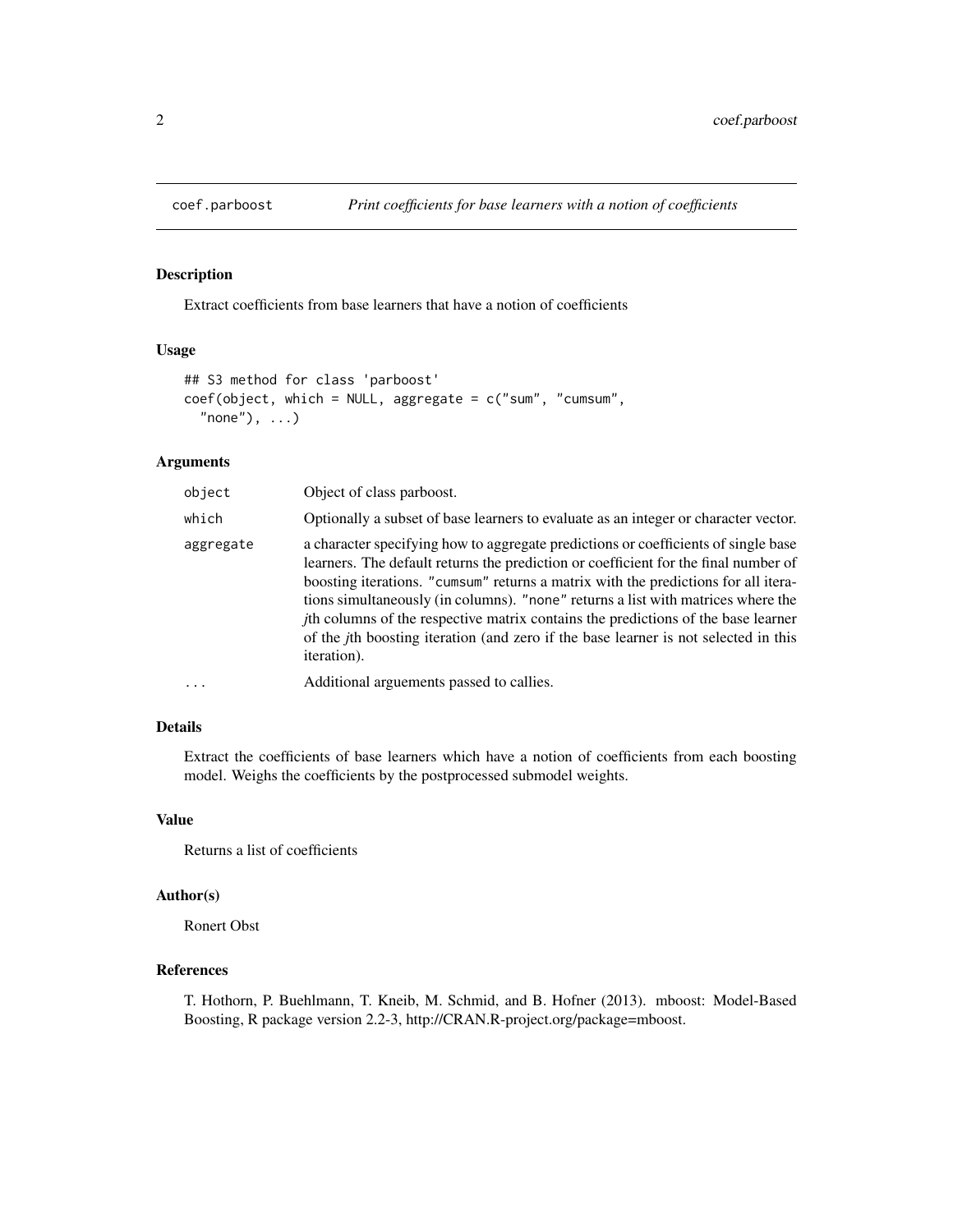<span id="page-2-0"></span>

#### Description

Dataset taken from mlbench. The inputs are 4 independent variables uniformly distributed over the ranges

$$
0 \le x1 \le 100
$$

$$
40\pi \le x2 \le 560\pi
$$

$$
0 \le x3 \le 1
$$

$$
1 \le x4 \le 11
$$

The outputs are created according to the formula

$$
y = (x12 + (x2x3 – (1/(x2x4)))2)0.5 + e
$$

where  $e$  is  $N(0, sd)$ .

## Format

A data frame with 100 rows and 5 variables

## Source

<http://cran.r-project.org/web/packages/mlbench/index.html>

## References

Breiman, Leo (1996) Bagging predictors. Machine Learning 24, pages 123-140.

Friedman, Jerome H. (1991) Multivariate adaptive regression splines. The Annals of Statistics 19 (1), pages 1-67.

Friedrich Leisch & Evgenia Dimitriadou (2010). mlbench: Machine Learning Benchmark Problems. R package version 2.1-1.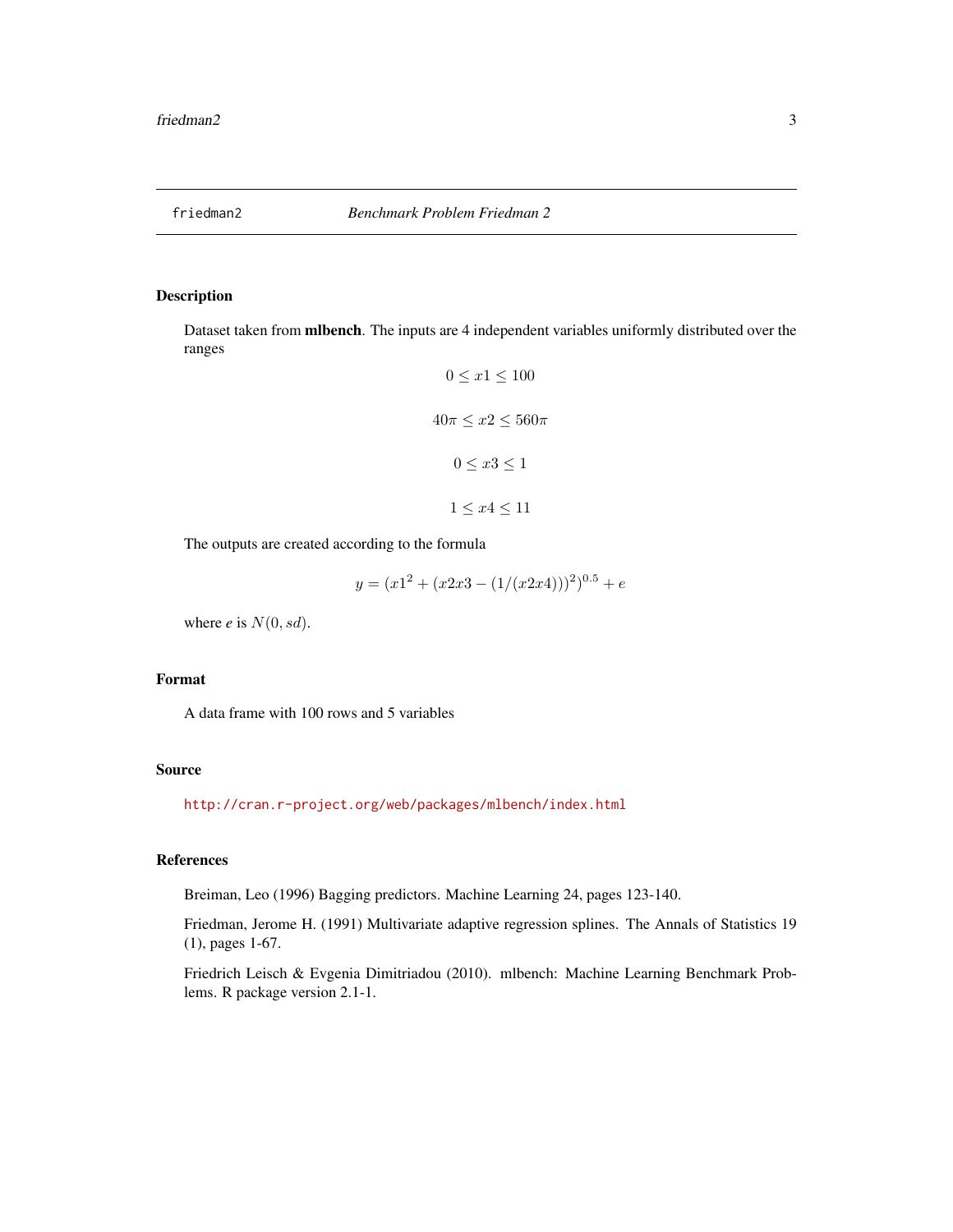<span id="page-3-0"></span>

#### **Description**

The parboost package implements distributed gradient boosting based on the mboost package. When should you use parboost instead of mboost? There are two use cases: 1. The data takes too long to fit as a whole 2. You want to bag and postprocess your boosting models to get a more robust ensemble parboost is designed to scale up component-wise functional gradient boosting in a distributed memory environment by splitting the observations into disjoint subsets. Alternatively, parboost can generate and use bootstrap samples of the original data. Each cluster node then fits a boosting model to its subset of the data. These boosting models are combined in an ensemble, either with equal weights, or by fitting a (penalized) regression model on the predictions of the individual models on the complete data. All other functionality of mboost is left untouched for the moment.

Distributed gradient boosting based on the **mboost** package. Gaussian, Binomial and Poisson families are currently supported.

#### Usage

```
parboost(cluster_object = NULL, mc.cores = NULL, data = NULL,
 path_to_data = "", data_import_function = NULL,
  split_data = c("disjoint", "bagging"), nsplits, preprocessing = NULL,
  seed = NULL, formula, baselearner = c("bbs", "bols", "btree", "bss",
  "bns"), family = c("gaussian", "binomial", "poisson"),
  control = boost_control(), tree_controls = NULL, cv = TRUE,
  cores_cv = detectCores(), folds = 8, stepsize_mstop = 1,
 postprocessing = c("none", "glm", "lasso", "ridge", "elasticnet"))
```
#### Arguments

cluster\_object Cluster object from the parallel package to carry out distributed computations.

| mc.cores             | If not NULL, parboost uses melapply for shared memory parallelism.                                                                                                                                                  |
|----------------------|---------------------------------------------------------------------------------------------------------------------------------------------------------------------------------------------------------------------|
| data                 | A data frame containing the variables in the model. It is recommended to use<br>path_to_data instead for IO efficiency. Defaults to NULL                                                                            |
| path_to_data         | A string pointing to the location of the data. parboost assumes that the data is<br>located at the same location on every cluster node. This parameter is ignored if<br>you pass a data frame to the data argument. |
| data_import_function |                                                                                                                                                                                                                     |
|                      | Function used to import data. Defaults to read.csv. This parameter is ignored<br>if you pass a data frame to the data argument.                                                                                     |
| split_data           | String determening the way the data should be split. disjoint splits the data<br>into disjoint subsets. bootstrap draws a bootstrap sample instead.                                                                 |
| nsplits              | Integer determining the number of disjoint sets the data should be split into. If<br>split_data is set to bootstrap, nsplits determines the number of bootstrap<br>samples.                                         |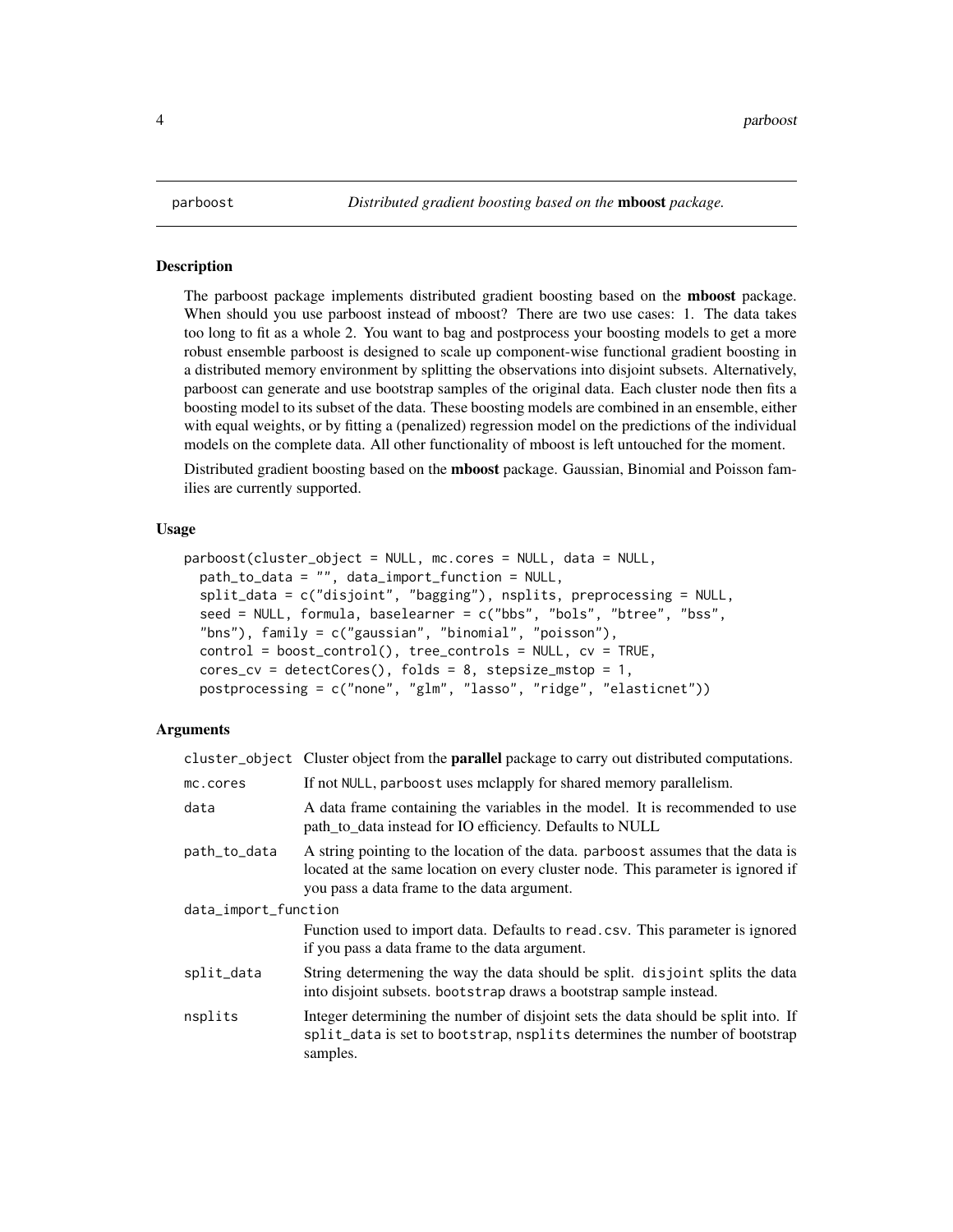#### <span id="page-4-0"></span>parboost 5 and 5 and 5 and 5 and 5 and 5 and 5 and 5 and 5 and 5 and 5 and 5 and 5 and 5 and 5 and 5 and 5 and 5 and 5 and 5 and 5 and 5 and 5 and 5 and 5 and 5 and 5 and 5 and 5 and 5 and 5 and 5 and 5 and 5 and 5 and 5 a

| preprocessing  | Optional preprocessing function to apply to the data. This is useful if you cannot<br>modify the data on the cluster nodes.                                                                                                                  |
|----------------|----------------------------------------------------------------------------------------------------------------------------------------------------------------------------------------------------------------------------------------------|
| seed           | Integer determining the random seed value for reproducible results.                                                                                                                                                                          |
| formula        | Formula to be passed to mboost.                                                                                                                                                                                                              |
| baselearner    | Character string to determine the type of baselearner to be used for boosting.<br>See mboost for details.                                                                                                                                    |
| family         | A string determining the family. Currently gaussian, binomial and poisson are<br>implemented.                                                                                                                                                |
| control        | An object of type boost_control for controlling mboost. See boost_control<br>in the mboost for details.                                                                                                                                      |
| tree_controls  | Optional object of type TreeControl. See ctree_control in the party docu-<br>mentation for detailos. Used to set hyperparameters for tree base learners.                                                                                     |
| CV             | Logical to activate crossvalidation to determine $m_{stop}$ . Defaults to TRUE.                                                                                                                                                              |
| cores_cv       | Integer determining the number of CPU cores used for cross-validation on each<br>node (or locally). Defaults to maximum available using detectCores.                                                                                         |
| folds          | Integer determening the number of folds used during cross-validation on each<br>cluster node. Defaults to 8. It is computationally more efficient to set the value<br>of of folds to a multiple of the number of cores on each cluster node. |
|                | stepsize_mstop Integer denoting the stepsize used during cross-validation for tuning the value<br>of $m_{stop}$ .                                                                                                                            |
| postprocessing | String to set the type of postprocessing. Defaults to "none" for a simple average<br>of the ensemble components.                                                                                                                             |

#### Details

Generally gradient boosting offers more flexibility and better predictive performance than random forests, but is usually not used for large data sets because of its iterative nature. parboost is designed to scale up component-wise functional gradient boosting in a distributed memory environment by splitting the observations into disjoint subsets, or alternatively by bootstrapping the original data. Each cluster node then fits a boosting model to its subset of the data. These boosting models are combined in an ensemble, either with equal weights, or by fitting a (penalized) regression model on the predictions of the individual models on the complete data. The motivation behind parboost is to offer a boosting framework that is as easy to parallelize and thus scalable as random forests.

If you want to modify the boosting parameters, please take a look at the [mboost](#page-0-0) package documentation and pass the appropriate parameters to tree\_control and boost\_control.

#### Value

An object of type parboost with print, summary, predict, coef and selected methods.

#### Author(s)

Ronert Obst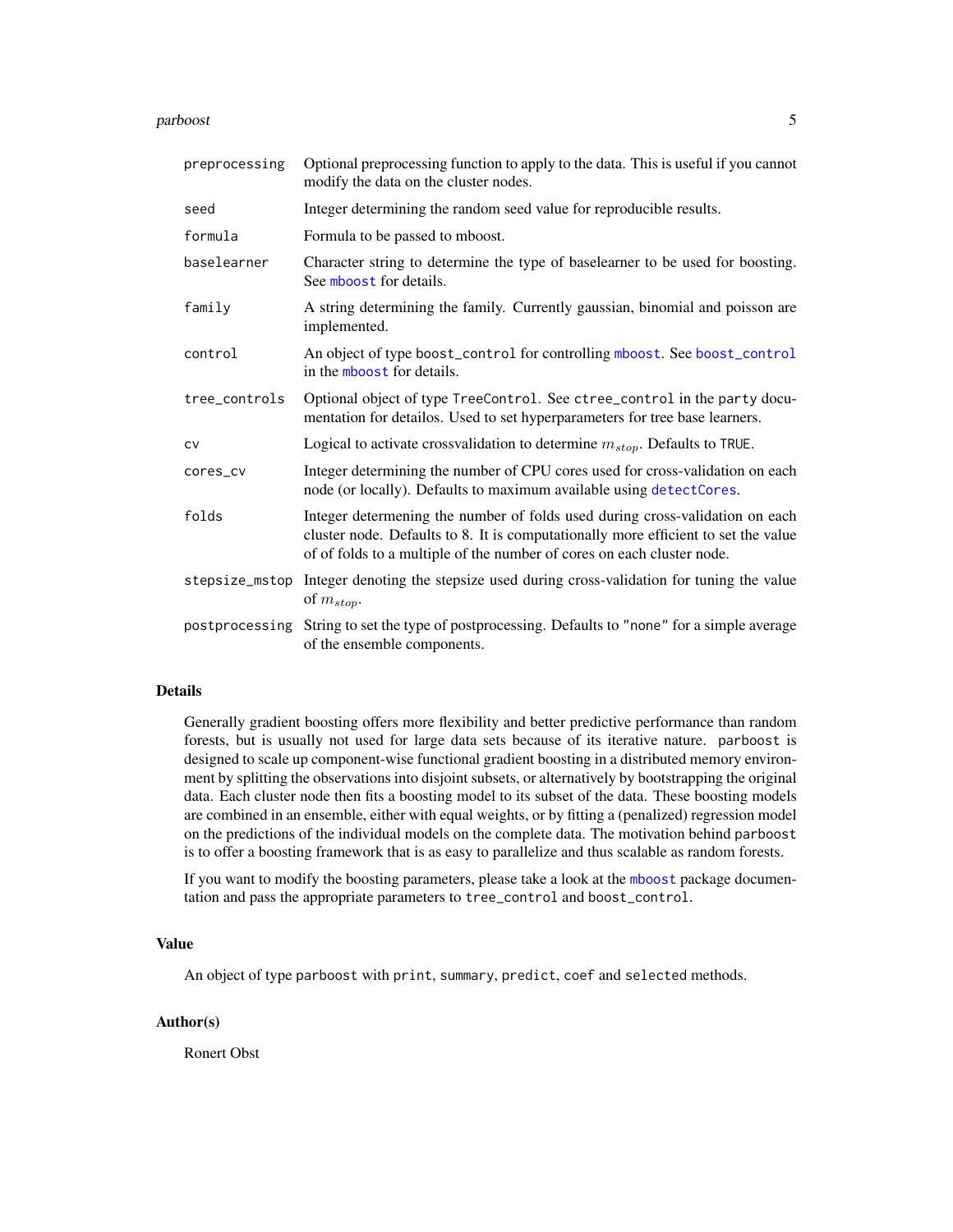#### <span id="page-5-0"></span>References

Peter Buehlmann and Bin Yu (2003), Boosting with the L2 loss: regression and classification. *Journal of the American Statistical Association*, 98, 324–339.

Peter Buehlmann and Torsten Hothorn (2007), Boosting algorithms: regularization, prediction and model fitting. *Statistical Science*, 22(4), 477–505.

Torsten Hothorn, Peter Buehlmann, Thomas Kneib, Mattthias Schmid and Benjamin Hofner (2010), Model-based Boosting 2.0. *Journal of Machine Learning Research*, 11, 2109–2113.

Yoav Freund and Robert E. Schapire (1996), Experiments with a new boosting algorithm. In *Machine Learning: Proc. Thirteenth International Conference*, 148–156.

Jerome H. Friedman (2001), Greedy function approximation: A gradient boosting machine. *The Annals of Statistics*, 29, 1189–1232.

Benjamin Hofner, Andreas Mayr, Nikolay Robinzonov and Matthias Schmid (2012). Model-based Boosting in R: A Hands-on Tutorial Using the R Package mboost. *Department of Statistics, Technical Report No. 120*.

<http://epub.ub.uni-muenchen.de/12754/>

T. Hothorn, P. Buehlmann, T. Kneib, M. Schmid, and B. Hofner (2013). mboost: Model-Based Boosting, R package version 2.2-3, <http://CRAN.R-project.org/package=mboost>.

#### Examples

```
## Run parboost on a cluster (example not run)
# data(friedman2)
# library(parallel)
# cl <- makeCluster(2)
# parboost_model <- parboost(cluster_object = cl, data = friedman2,
                           nsplits = 2, formula = y ~ .,
# baselearner="bbs", postprocessing = "glm",
# control = boost_control(mstop=10))
# stopCluster(cl)
# print(parboost_model)
# summary(parboost_model)
# head(predict(parboost_model))
#
# ## Run parboost serially for testing/debugging purposes
# parboost_model <- parboost(data = friedman2, nsplits = 2, formula
# = y \sim ., baselearner="bbs", postprocessing = "glm", control =
# boost_control(mstop=10))
```
predict.parboost *Generate predictions from parboost object*

## Description

Predict method for parboost objects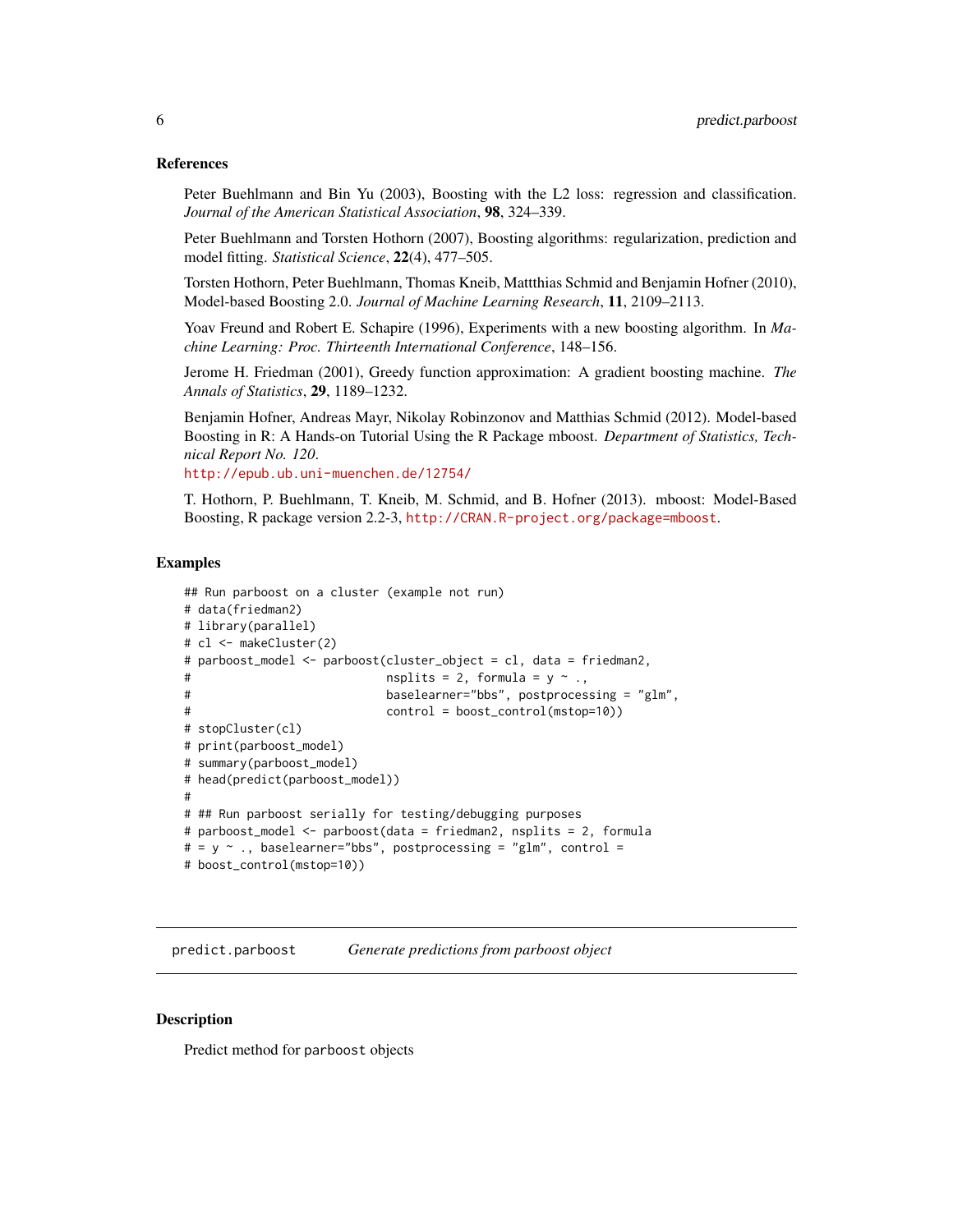## <span id="page-6-0"></span>print.parboost 7

## Usage

```
## S3 method for class 'parboost'
predict(object, newdata = NULL, type = c("response",
  "link"), ...)
```
#### Arguments

| object  | Object of class parboost                                                                                                                                    |
|---------|-------------------------------------------------------------------------------------------------------------------------------------------------------------|
| newdata | Optionally a data frame with new data to predict                                                                                                            |
| type    | String determining the type of prediction. The default "response" is on the<br>scale of the response variable and "link" is on the scale of the predictors. |
| .       | Additional parameters passed to predict.mboost.                                                                                                             |

## Details

If no new data is passed to predict, predict outputs the fitted values. If you pass a data frame with new values to predict, it will generate the predictions for them.

## Value

Numeric vector of fitted values

## Author(s)

Ronert Obst

## References

T. Hothorn, P. Buehlmann, T. Kneib, M. Schmid, and B. Hofner (2013). mboost: Model-Based Boosting, R package version 2.2-3, <http://CRAN.R-project.org/package=mboost>.

print.parboost *Prints a short description of a parboost object.*

## Description

Print a parboost object

## Usage

## S3 method for class 'parboost'  $print(x, \ldots)$ 

#### Arguments

|          | a parboost object.                       |
|----------|------------------------------------------|
| $\cdots$ | Additional arguements passed to callies. |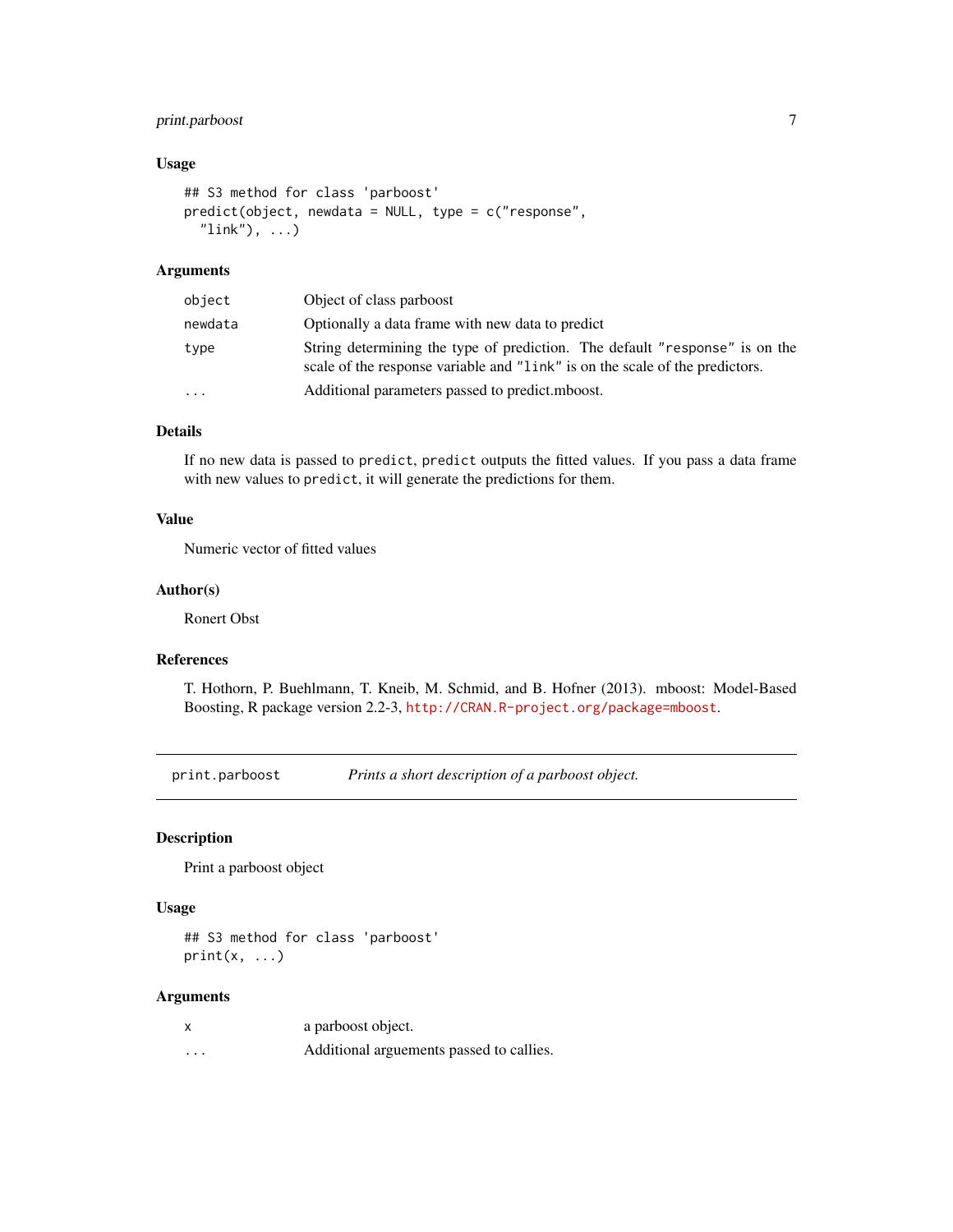## <span id="page-7-0"></span>Details

Prints a basic description of a parboost object

## Value

Prints a short descritpion of a parboost object.

## Author(s)

Ronert Obst

print.summary.parboost

*Prints a summary of a parboost object.*

## Description

Print a summary of a parboost object

## Usage

## S3 method for class 'summary.parboost'  $print(x, \ldots)$ 

## Arguments

| X        | a parboost object.                       |
|----------|------------------------------------------|
| $\cdots$ | Additional arguements passed to callies. |

#### Details

Prints a basic summary of a parboost object

## Value

Prints a summary of a parboost object.

## Author(s)

Ronert Obst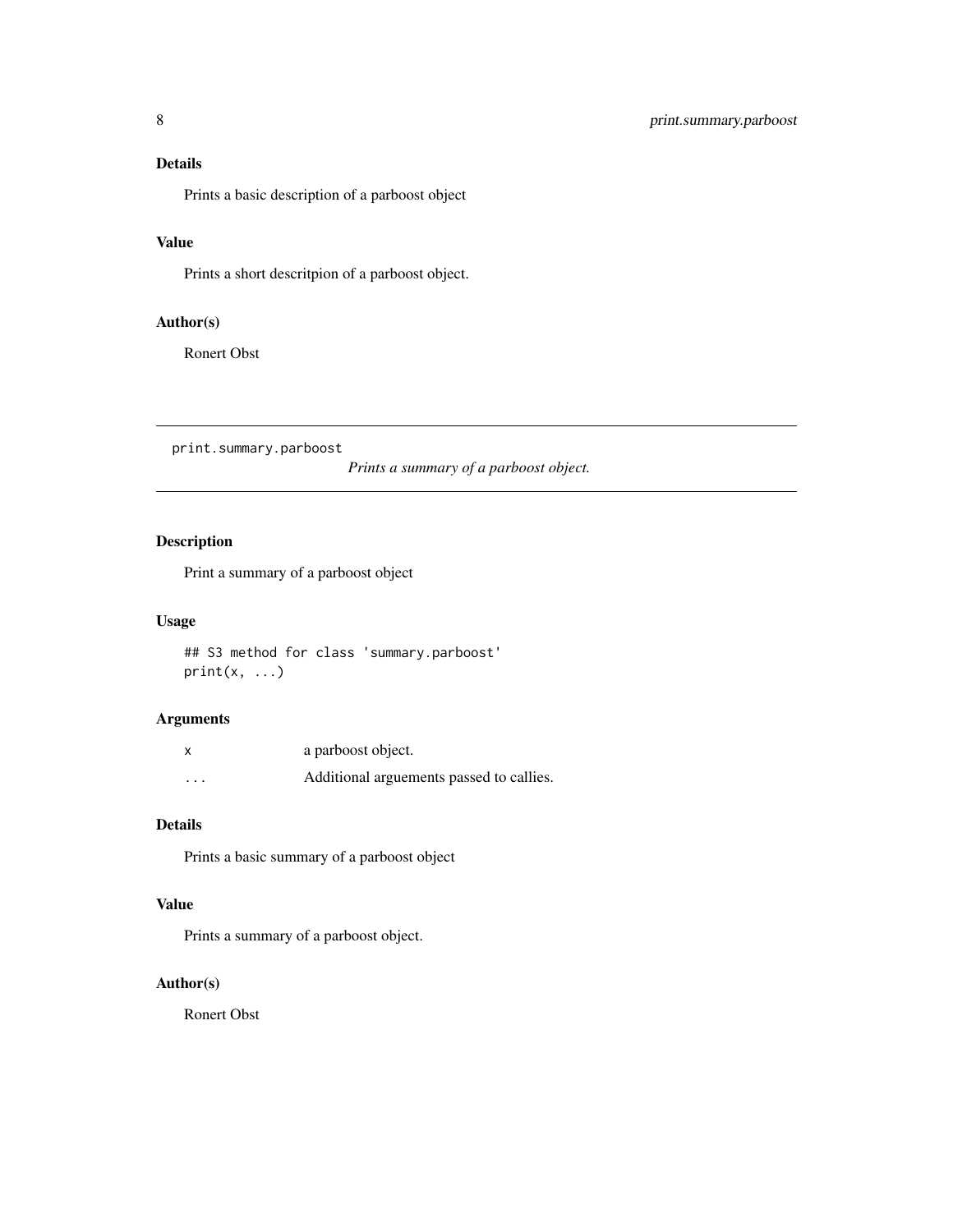<span id="page-8-0"></span>selected.parboost *Selected base learners*

## Description

Display selected base learners

## Usage

```
## S3 method for class 'parboost'
selected(object, ...)
```
#### Arguments

| object   | Object of class parboost             |
|----------|--------------------------------------|
| $\cdots$ | Parameters passed to selected.mboost |

## Details

Displays the selected base learners from all submodels.

## Value

Numeric vector of selected base learners.

#### Author(s)

Ronert Obst

## References

T. Hothorn, P. Buehlmann, T. Kneib, M. Schmid, and B. Hofner (2013). mboost: Model-Based Boosting, R package version 2.2-3, <http://CRAN.R-project.org/package=mboost>.

summary.parboost *Prints a summary of a parboost object.*

## Description

Print a summary of a parboost object

## Usage

## S3 method for class 'parboost' summary(object, ...)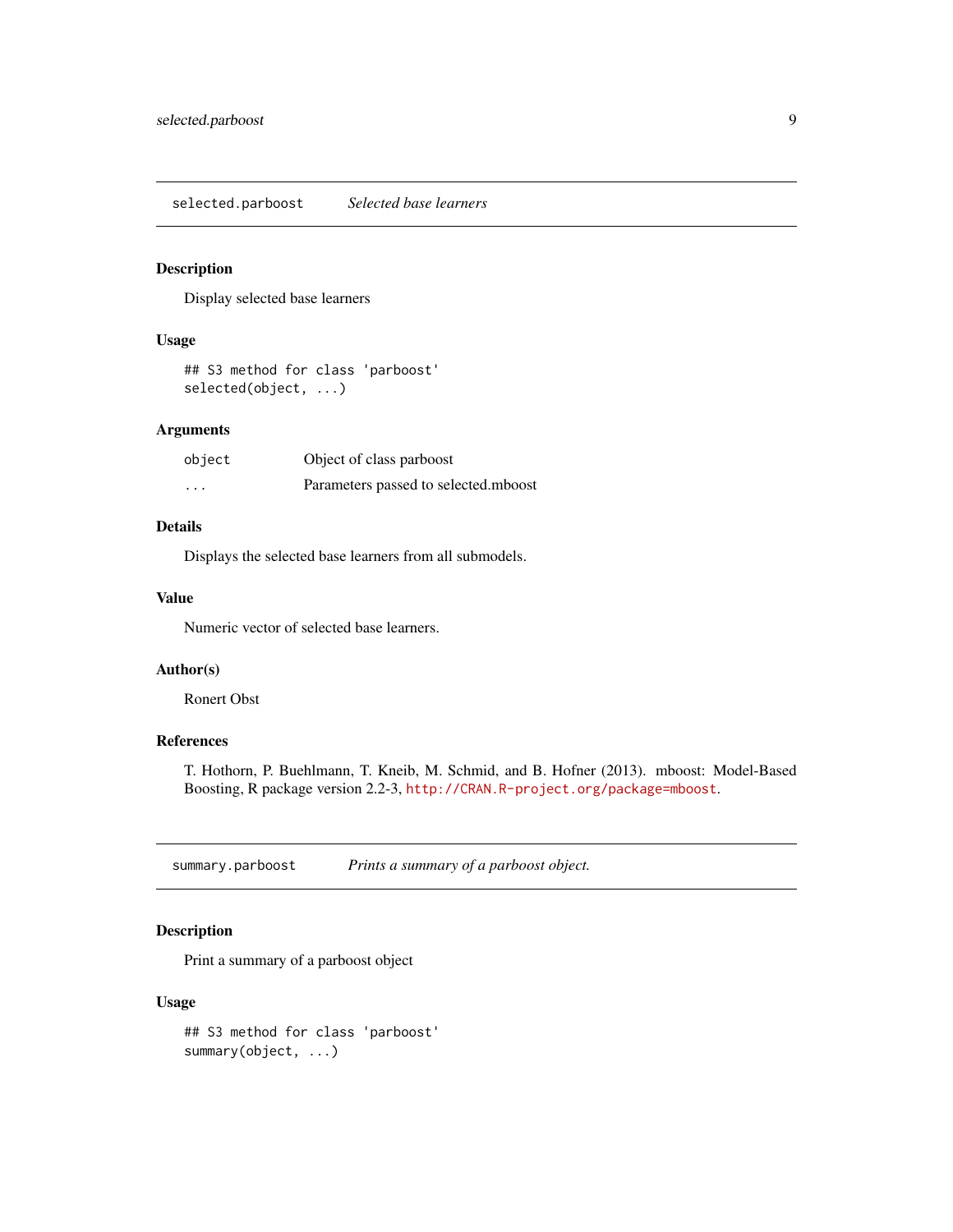## Arguments

| object   | a parboost object.                       |
|----------|------------------------------------------|
| $\cdots$ | Additional arguements passed to callies. |

## Details

Prints a basic summary of a parboost object

## Value

Prints a summary of a parboost object.

## Author(s)

Ronert Obst